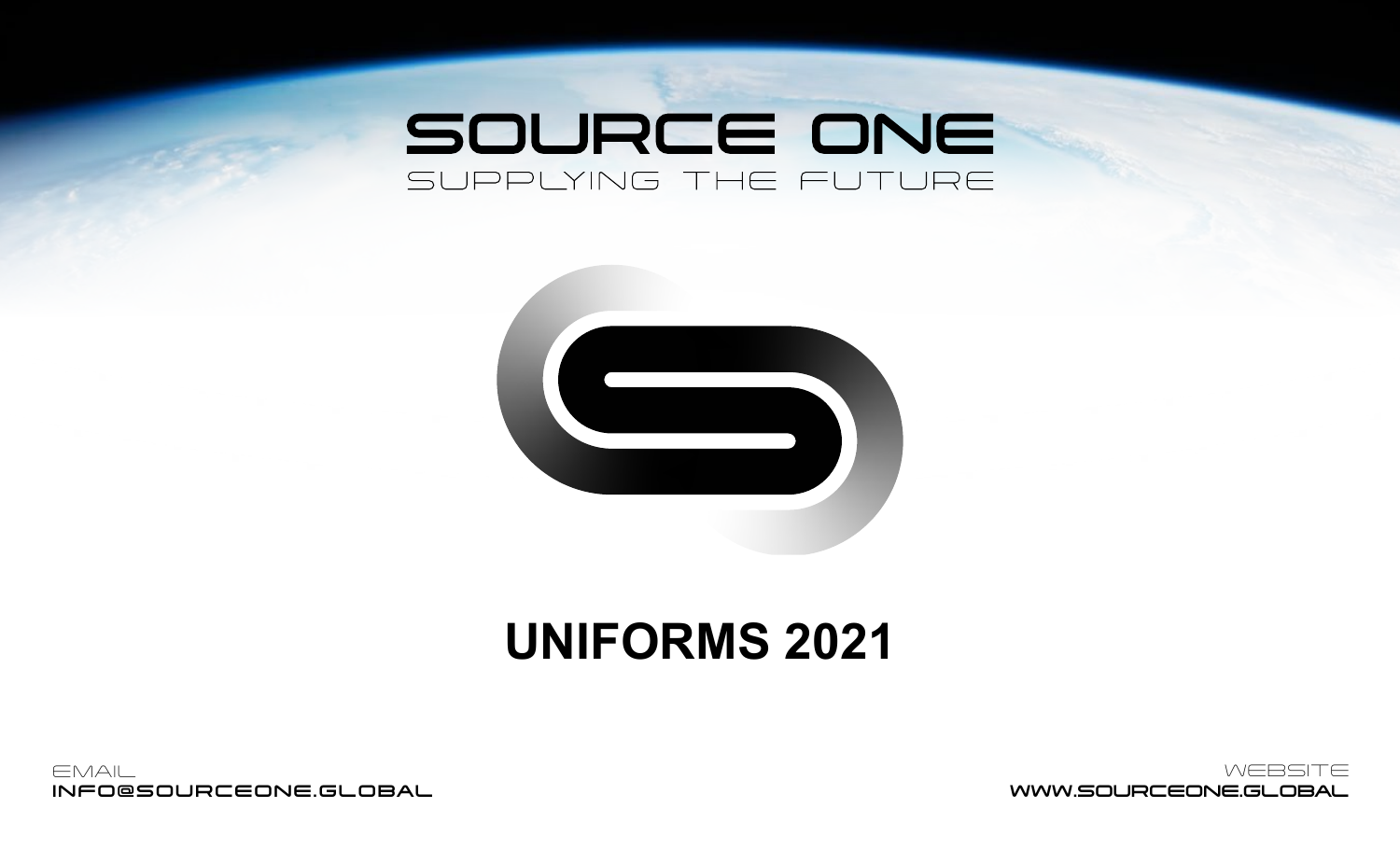**CULINARY**





**CHEF COAT 1 LONG SLEEVE CHEF'S COAT**

**W/ CONTRAST PIPING AND LONG SLEEVES**

**CHEF COAT 2 3/4 SLEEVE CHEF'S COAT W/ SLEEVE AND SIDE POCKETS**





**CHEF COAT 3 LONG SLEEVE CHEF'S COAT W/ EMBORIDERED CHEST POCKET**

# **CHEF COAT 4 DOUBLE BREASTED CHEF'S COAT W/ CUFFED 3/4 SLEEVES, CHEST & SLEEVE POCKETS**



**CHEF LONG APRON**  $\bullet$   $\circ$   $\bullet$ **LONG LENGTH CHEF'S APRON W/ WAIST TIE AND DOUBLE POCKET**



**CHEF SHORT APRON**



**SHORT LENGTH CHEF'S APRON W/ CONTRAST WAIST TIE AND DOUBLE POCKET**



**TRADITIONAL ELASTIC WAIST CHEF PANTS WITH 4 POCKETS.**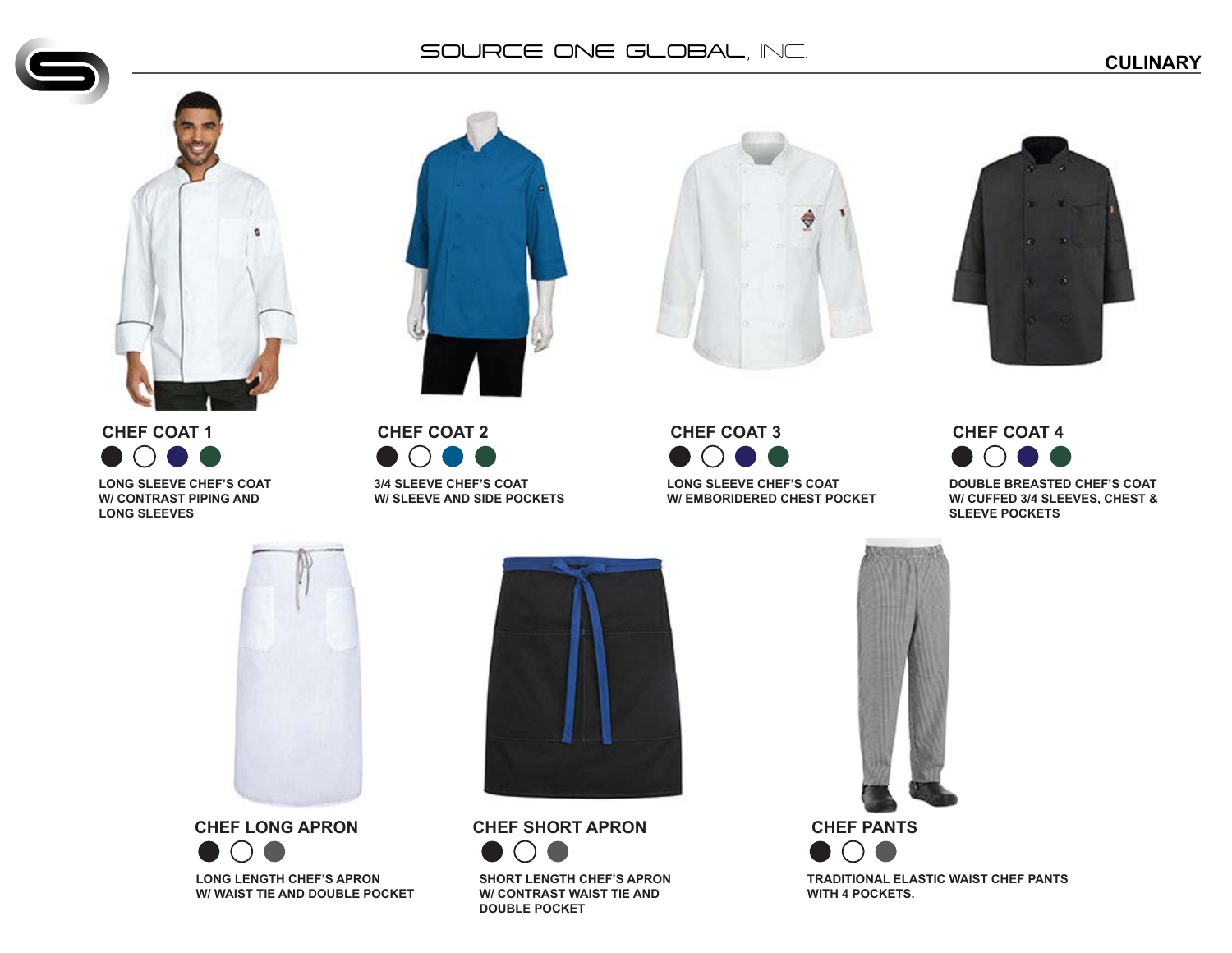







**ANSI APPROVED VEST WITH REFLECTIVE STRIPES. CUSTOM REQUESTS AVAILABLE**



**HI-VIS PANTS**



**ANSI APPROVED S/S SHIRT WITH REFLECTIVE STRIPES. CUSTOM REQUESTS AVAILABLE**

**HI-VIS VEST HI-VIS SHIRT HI-VIS SHIRT HI-VIS SHIRT**

**ANSI APPROVED L/S SHIRT WITH REFLECTIVE STRIPES. CUSTOM REQUESTS AVAILABLE**



**HI-VIS COVERALL**



**ANSI APPROVED COVERALL W/ MULTIPLE HI-VIS AND REFLECTIVE STRIPES CUSTOM REQUESTS AVAILABLE**

**ANSI APPROVED L/S SHIRT WITH REFLECTIVE STRIPES. CUSTOM REQUESTS AVAILABLE**

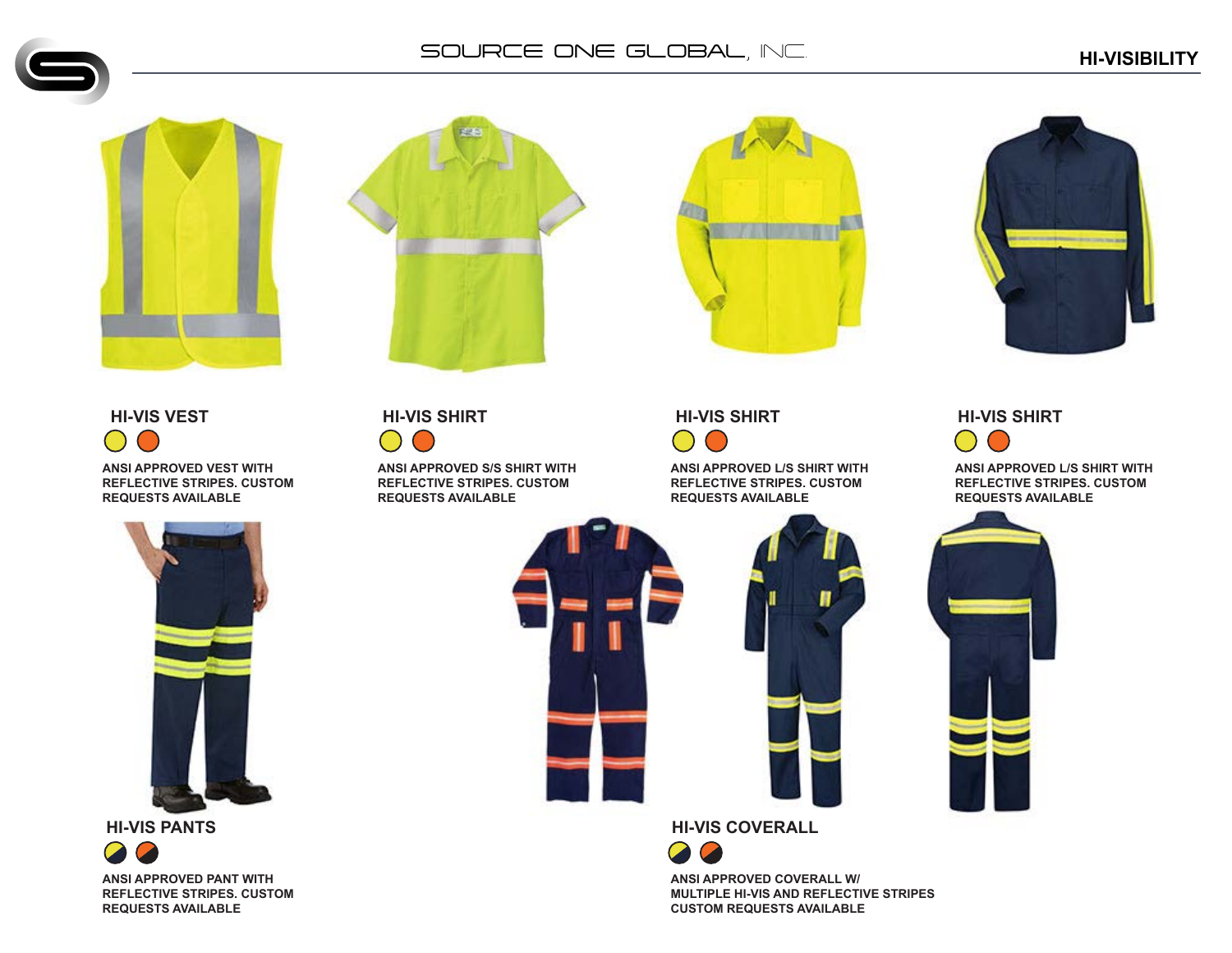# **HOSPITALITY** SOURCE ONE GLOBAL, INC.







**POLO PIQUE POLO. FABRIC TYPE AND WEIGHT AND DESIGN CAN BE**

**CHOSEN BY CUSTOMER**

# **WOVEN SHIRT**

**WOVEN SHIRT. FABRIC TYPE AND WEIGHT AND DESIGN CAN BE CHOSEN BY CUSTOMER**



**COTTON SHIRT. FABRIC TYPE AND WEIGHT AND DESIGN CAN BE CHOSEN BY CUSTOMER**

# **WOVEN SHIRT**



**COTTON SHIRT. FABRIC TYPE AND WEIGHT AND DESIGN CAN BE CHOSEN BY CUSTOMER**



#### **WOVEN BLOUSE**

 $\bullet$   $\circ$   $\bullet$ **HOSPITALITY TOP. COTTON OR COTTON BLEND AVAILABLE. CUSTOMIZABLE DESIGN**



**HOSPITALITY SKIRT. COTTON OR COTTON BLEND AVAILABLE. CUSTOMIZABLE DESIGN**



**COTTON SHIRT. FABRIC TYPE AND WEIGHT AND DESIGN CAN BE CHOSEN BY CUSTOMER**

 $\bigcap$ 

 $\Box$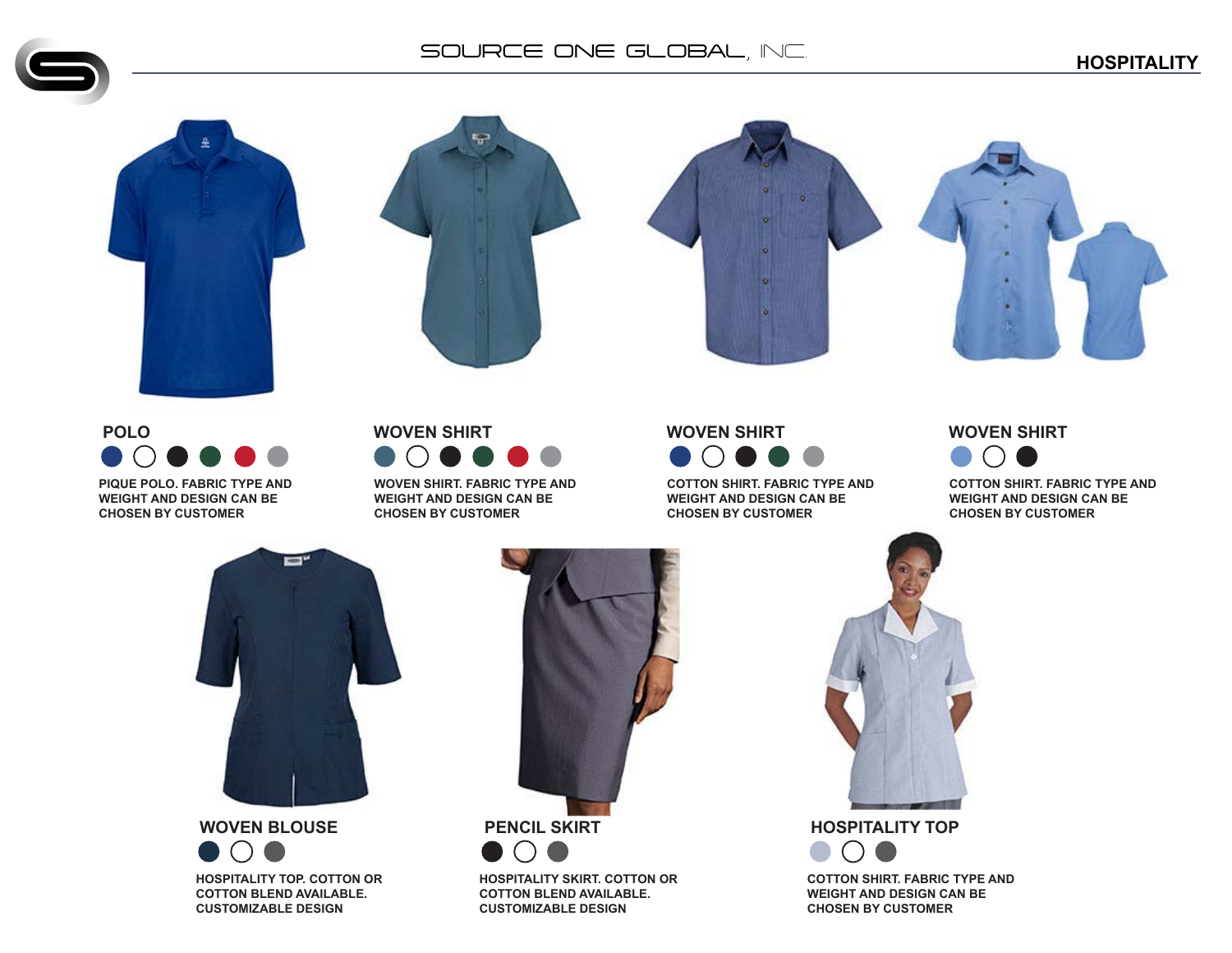# **OUTERWEAR** SOURCE ONE GLOBAL, INC.









**DELIVERY JACKET BASIC WORK JACKET W/ ZIP FRONT**



**CHORE COAT**

**COTTON BLEND CHORE COAT. DESIGN AND FABRIC CUSTOMIZABLE BY CUSTOMER**



**WORK JACKET WITH ELASTIC CUFFS, MULTIPLE POCKETS AND FULLY CUSTOMIZABLE**





**FLEECE LINED JACKET**



**FLEECE LINED POLYESTER JACKET COLORS AND DESIGN ARE FULLY CUSTOMIZABLE**



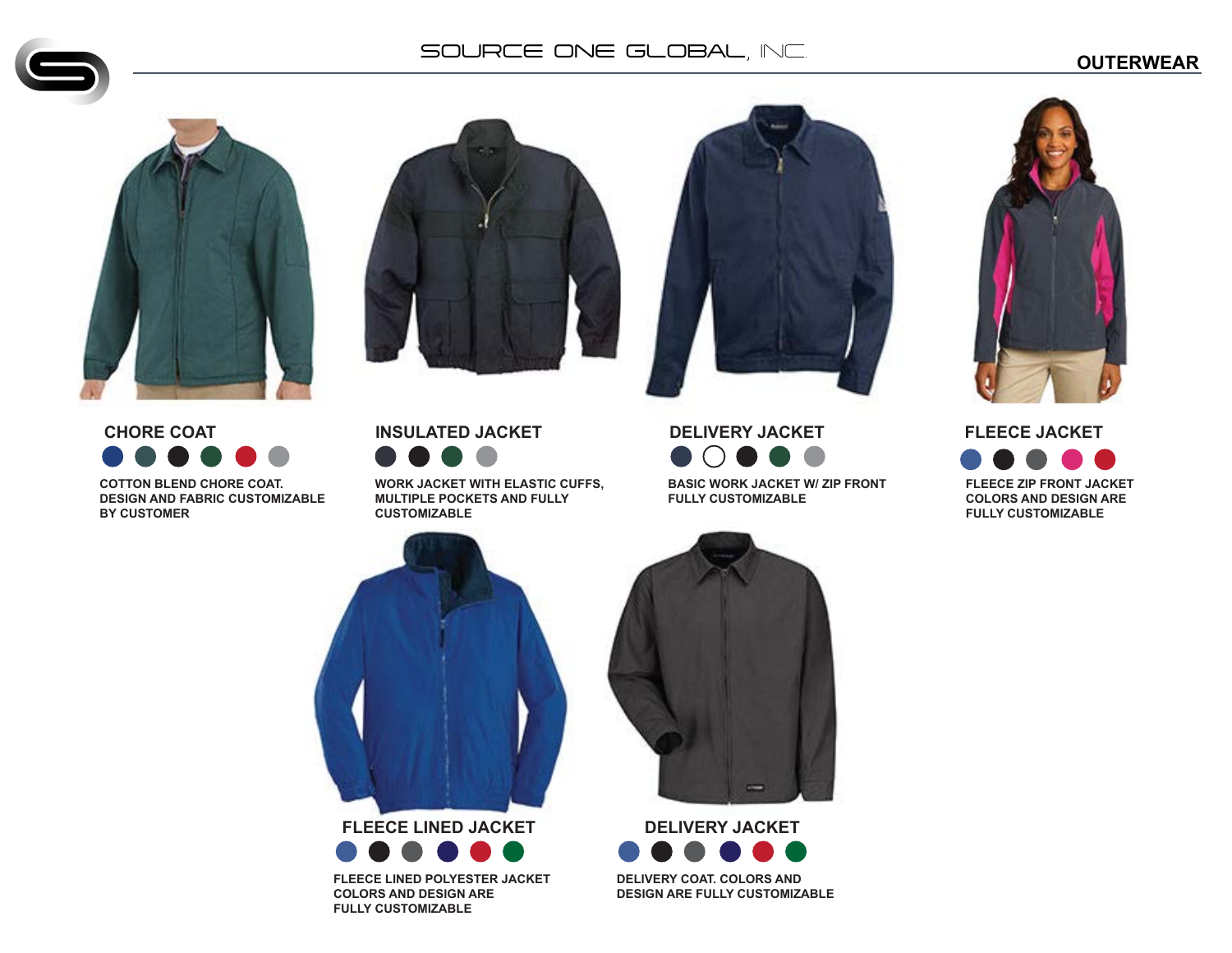

# **SCHOOL UNIFORMS - BOYS**



**SHORT**

**TRADITIONAL 5-POCKET SHORTS CUSTOMIZABLE COLORS, FABRIC AND DESIGN**



 $\bullet$   $\circ$   $\bullet$   $\bullet$ **TRADITIONAL POLO CUSTOMIZABLE COLORS, FABRIC AND DESIGN**



**TRADITIONAL 5-POCKET CHINOS CUSTOMIZABLE COLORS, FABRIC AND DESIGN**



# **LONG SLEEVE POLO**  $\bullet$   $\circ$   $\bullet$   $\bullet$   $\bullet$

**TRADITIONAL L/S POLO CUSTOMIZABLE COLORS, FABRIC AND DESIGN**



**TRADITIONAL 5-POCKET TAPERED PANT CUSTOMIZABLE COLORS, FABRIC AND DESIGN**



**WOVEN SHIRT**  $\bullet$   $\circ$   $\bullet$   $\bullet$ **TRADITIONAL WOVEN SHIRT CUSTOMIZABLE COLORS, FABRIC AND DESIGN**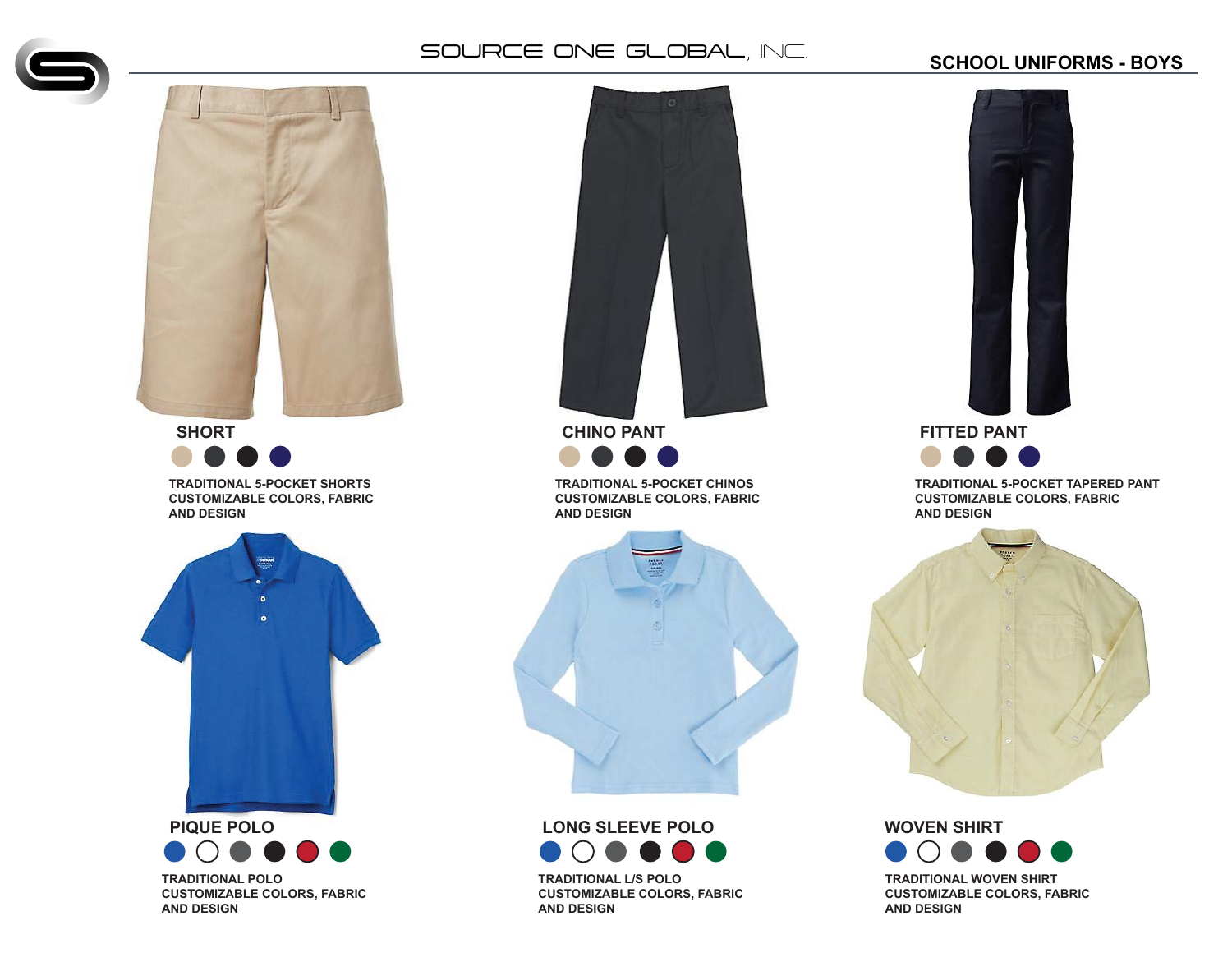### **SCHOOL UNIFORMS - GIRLS**



**DRESS COMBO DRESS AND DRESS SHIRT COMBO**

**CUSTOMIZABLE COLORS, FABRIC AND DESIGN**



**PIQUE POLO**  $\bullet$   $\circ$   $\bullet$   $\bullet$ **TRADITIONAL POLO CUSTOMIZABLE COLORS, FABRIC AND DESIGN**



**SLEEVELESS DRESS**

**SLEEVELESS DRESS CUSTOMIZABLE COLORS, FABRIC AND DESIGN**





**TRADITIONAL L/S POLO CUSTOMIZABLE COLORS, FABRIC AND DESIGN**



**TRADITIONAL DRESS**

**TRADITIONAL DRESS CUSTOMIZABLE COLORS, FABRIC AND DESIGN**



#### **WOVEN SHIRT**  $\bullet$   $\circ$   $\bullet$ **TRADITIONAL WOVEN SHIRT CUSTOMIZABLE COLORS, FABRIC AND DESIGN**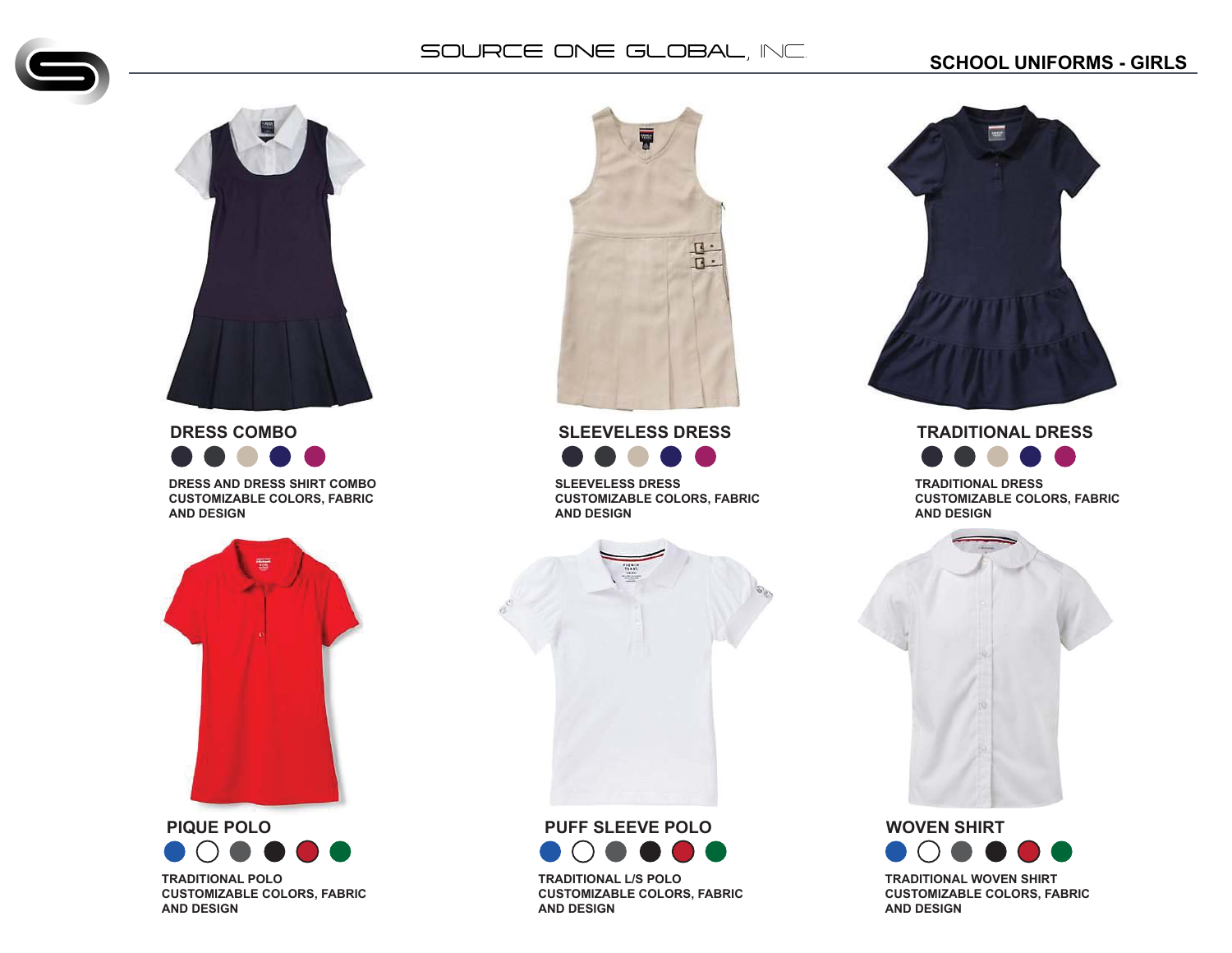





#### **DOCTOR COAT**

 $\bullet$  $\bigcap$ 

**LONG SLEEVE DOCTOR COAT CUSTOMIZABLE COLORS, FABRIC AND DESIGN**

# **DOCTOR COAT**

 $\bigcap$ **LONG SLEEVE DOCTOR COAT CUSTOMIZABLE COLORS, FABRIC**



**STANDARD ELASTIC WAIST SCRUB CUSTOMIZABLE COLORS, FABRIC AND DESIGN**



**STANDARD ELASTIC WAIST SCRUB CUSTOMIZABLE COLORS, FABRIC AND DESIGN**



# SCRUB - TOP<br>**O**OOO **STANDARD SCRUB**

**CUSTOMIZABLE COLORS, FABRIC AND DESIGN**



**STANDARD SCRUB CUSTOMIZABLE COLORS, FABRIC AND DESIGN**



 $\bigcirc$   $\bullet$  (  $\blacksquare$ **STANDARD SCRUB CUSTOMIZABLE COLORS, FABRIC AND DESIGN**

# **HOSPITAL**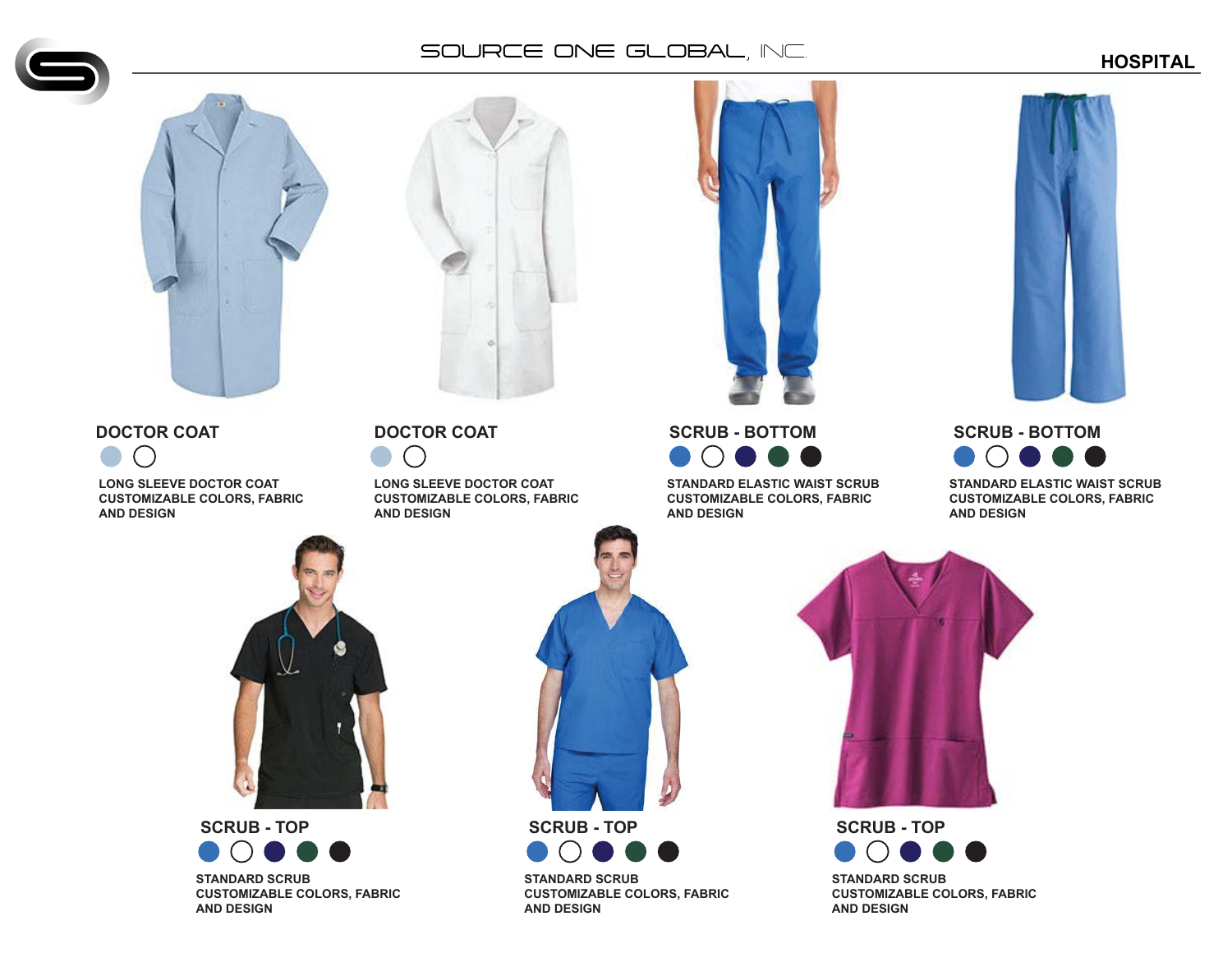**WORKWEAR**